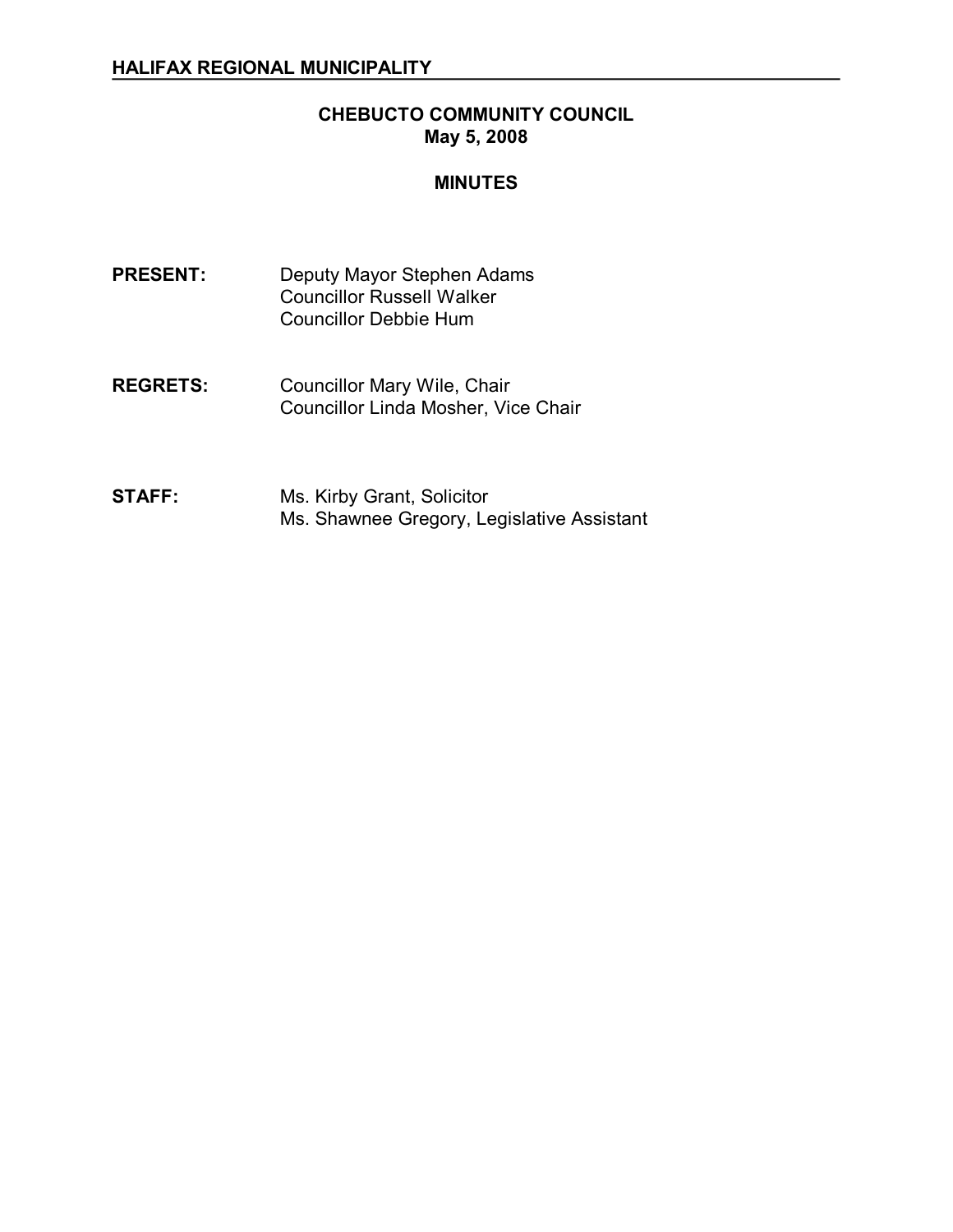# **TABLE OF CONTENTS**

2

| 1.               |                                                                                  |  |  |
|------------------|----------------------------------------------------------------------------------|--|--|
| 2.               |                                                                                  |  |  |
| 3.               | APPROVAL OF THE ORDER OF BUSINESS AND APPROVAL OF ADDITIONS                      |  |  |
| $\overline{4}$ . | 4.1<br>4.1.2 Welcome to Halifax Sign - St. Margaret's Bay Road  3                |  |  |
| 5.               |                                                                                  |  |  |
| 6.               |                                                                                  |  |  |
| 7.               | CONSIDERATION OF DEFERRED BUSINESS  4                                            |  |  |
| 8.               | 8.1<br>8.1.1 Case 01105: Rezoning of 8 Melody Drive and 3-5 College Road,<br>8.2 |  |  |
| 9.               | CORRESPONDENCE, PETITIONS AND PRESENTATIONS  6<br>9.1<br>9.2<br>9.3              |  |  |
| 10.              |                                                                                  |  |  |
| 11.              |                                                                                  |  |  |
| 12.              |                                                                                  |  |  |
| 13.              |                                                                                  |  |  |
| 14.              |                                                                                  |  |  |
| 15.              |                                                                                  |  |  |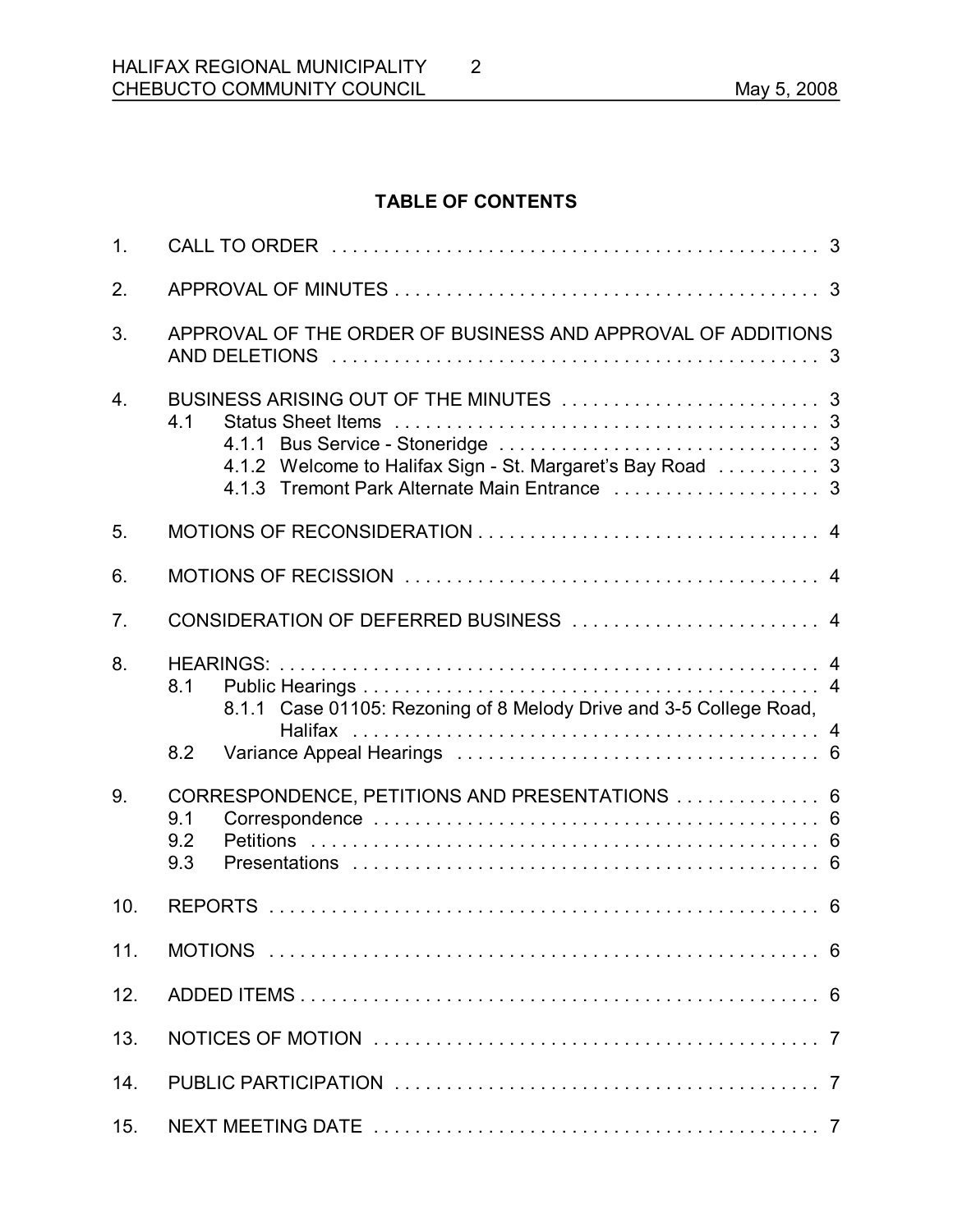| 16 | ™ ' ' ' ' ' ' ' ' ' ' |  |  |
|----|-----------------------|--|--|
|----|-----------------------|--|--|

3

# **1. CALL TO ORDER**

As the Chair and Vice-Chair had both sent their regrets, the Legislative Assistant called the meeting to order at 7:01 p.m.

**MOVED BY Councillor Walker, seconded by Councillor Hum, that Deputy Mayor Adams assume the position of Chair for the meeting. MOTION PUT AND PASSED.** 

# **2. APPROVAL OF MINUTES April 7, 2008**

**MOVED byCouncillorWalker, seconded by Councillor Hum, that the minutes of April 7, 2008 be approved. MOTION PUT AND PASSED.** 

# **3. APPROVAL OF THE ORDER OF BUSINESS AND APPROVAL OF ADDITIONS AND DELETIONS**

# **Additions:**

- 12.1 Case 01112: Non-substantive Amendment to the Stage II, Phases 2 and 3 development Agreement - Mount Royale, Main Avenue, Halifax
- 12.2 Case 1131: Extension to Stage I and Stage II Development Agreement Time Frames, Dunbrack Street, Halifax
- 12.3 Sherbrooke Stormwater Flooding Issues Councillor Hum

**MOVED by Councillor Hum, seconded by Councillor Walker, that the Order of Business, as amended, be approved. MOTION PUT AND PASSED.** 

# **4. BUSINESS ARISING OUT OF THE MINUTES:**

# **4.1 Status Sheet Items:**

# **4.1.1 Bus Service Stoneridge**

C An information report dated April 16, 2008 was submitted.

Councillor Walker advised that he had been in contact with Councillor Mosher regarding this item. She had stated that she was happy with the report and that this item could now be removed from the status sheet.

# **4.1.2 Welcome to Halifax Sign - St. Margaret's Bay Road**

Deputy Mayor Adams advised that he would like this item to remain on the status sheet.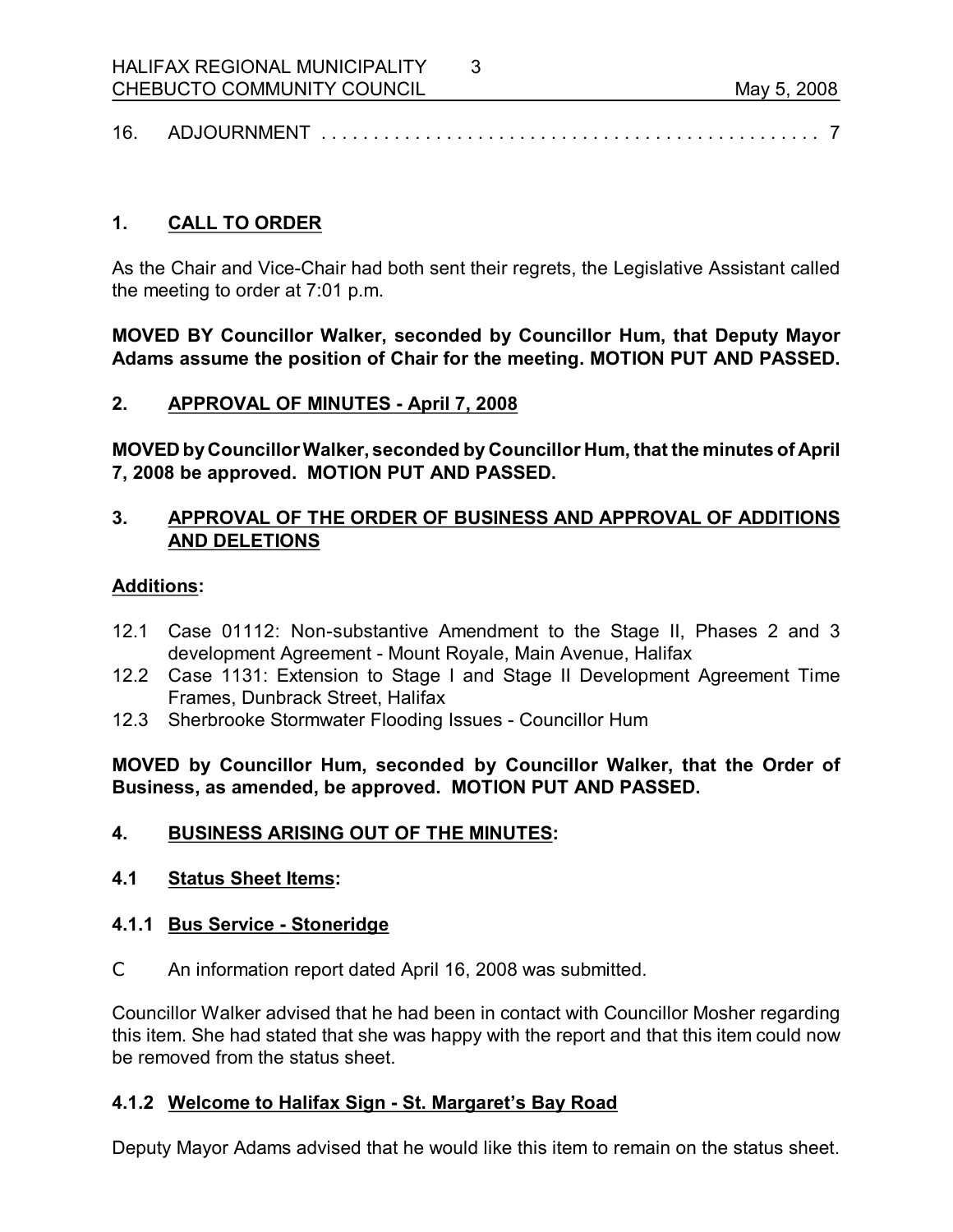# **4.1.3 Tremont Park Alternate Main Entrance**

Councillor Hum advised that, as there was no update, she would like this item to remain on the status sheet.

# **5. MOTIONS OF RECONSIDERATION NONE**

- **6. MOTIONS OF RECISSION NONE**
- **7. CONSIDERATION OF DEFERRED BUSINESS NONE**
- **8. HEARINGS:**
- **8.1 Public Hearings**

# **8.1.1 Case 01105: Rezoning of 8 Melody Drive and 35 College Road, Halifax**

C A report dated March 12, 2008 was submitted.

Ms. Patricia Hughes, Planner, provided an overview of the application by Mount Saint Vincent University to rezone portions of 8 Melody Drive and 35 College Road, Halifax. She advised that a public meeting had been held and that the majority of resident's issues with the proposed rezoning were surrounding parking and traffic concerns. Ms. Hughes noted that staff felt that this particular application would not greatly affect parking and traffic in the area.

Deputy Mayor Adams reviewed the rules of procedure for public hearings and opened the hearing for anyone wishing to speak either in favour or against the application.

**Ms. Carmen Dockendorff**, of 152 Melody Drive advised that a letter of petition had been circulated regarding resident's concerns with the rezoning. She noted that there were currently traffic and parking issues on Melody Drive and that she anticipated them becoming even worse if the proposed rezoning was to occur. Ms. Dockendorff noted that she lived in a residential neighbourhood and that, as a safety precaution, she proposed having sidewalks on the north side of both Melody Drive and Skylark Drive. She also proposed having the entrance to the church cut off from Melody Drive to prevent vehicles from using the parking lot as a short cut. Ms. Dockendorff stated that students and faculty from Mount Saint Vincent University park on Melody Drive, thereby, limiting resident parking. In closing, she also proposed that Melody Drive become a resident only parking zone.

**Mr. Brian Jessop**, representative of Mount Saint Vincent University stated that the two (2) parcels of land being discussed made up about twenty (20) percent of the total university property. He advised that the university did understand the traffic flow and parking concerns of residents and that they did not believe that the rezoning application would create any new problems. Mr. Jessop also noted that in reference to the residential parking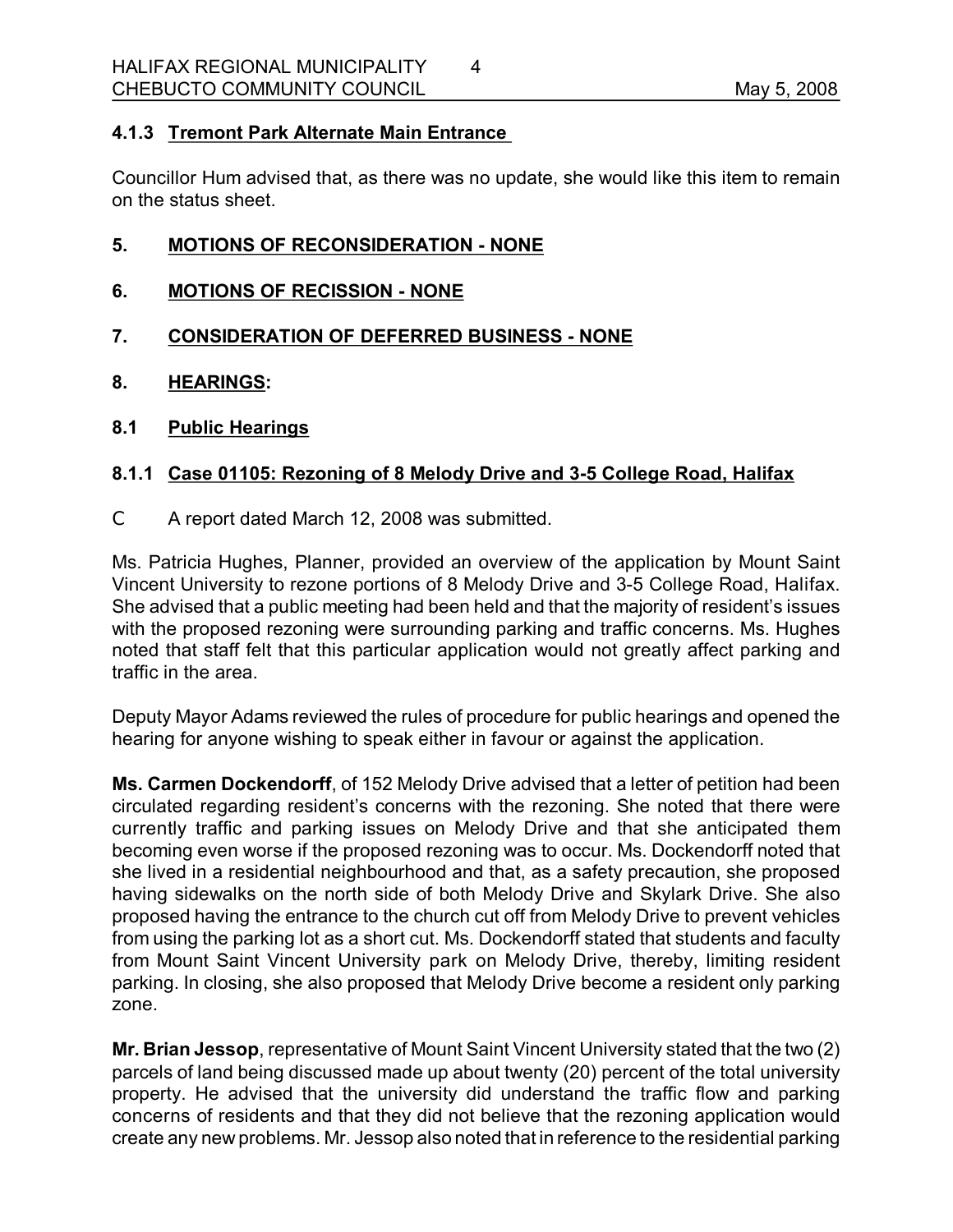issue, the university did offer visitor, staff and student parking for daily, monthly and yearly time periods.

5

**Elaine Cumming, of 59 Melody Drive stated that she would like to support Ms.** Dockensorff's position and her proposals. She indicated that she lived at the crest of the hill on Melody Drive and that people would often drive at high speeds up this very steep road. Ms. Cumming noted that it is dangerous to walk on Melody Drive as there are no sidewalks and there is heavy traffic flow. In closing, she noted that the proposed rezoning would have the likelihood of increasing traffic by an even greater amount**.** 

**Scott McPhail**, of 94 Melody Drive wished to reiterate what his neighbours had already stated. He advised that his five (5) year old daughter would be starting school in September and that it will be very dangerous for her to walk there as a result of the traffic. Mr. McPhail urged the Councillors to please put safety ahead of budget.

**Jackie Martin**, 60 Melody Drive, stated that if the rezoning were to occur she could lose the view from her house, thereby, lowering her property value. She advised that she had almost been hit by a speeding car while walking with her baby and dog and that this was a serious issue in the community. Ms. Martin felt that the rezoning would make this problem even worse.

In response to a question by the Community Council, Mr. Jessop stated that the church would have a right of way until such time that the university purchases it and can then change the right of way. He noted that church services may also be a cause of the parking issue on Melody Drive.

The Chair called three times for anyone wishing to speak; and, there being none it was **MOVED by Councillor Walker, seconded by Councillor Hum that the public hearing close. MOTION PUT AND PASSED.**

Councillor Hum requested clarification on the potential for sidewalks as well as resident concerns over losing their view prior to moving the motion. Ms. Hughes advised that HRM Traffic Services did not have issues with this rezoning and that parking and sidewalks would be addressed pending a new development not from a rezoning. Regarding the loss of a view, Ms. Hughes noted that this may be a possibility as the P zone does allow for university uses and has no height restrictions. If the property is developed it would be by As of Right.

**MOVED BY Councillor Hum, seconded by Councillor Walker, that the Chebucto Community Council approve the rezoning of portions of 8 Melody Drive (PID 00137828), and 35 College Road (PID 41043613), Halifax, as shown on Map 1 of the March 12, 2008 staff reports, from the R2 (Two Unit Dwelling) Zone to the P (Park and Institutional) Zone.**

Councillor Hum wished to address traffic and pedestrian safety as both had been long standing issues with residents on both Melody and Skylark Drive. She noted that there had been increasing incidents of short cutting which is particularly evident during peak hours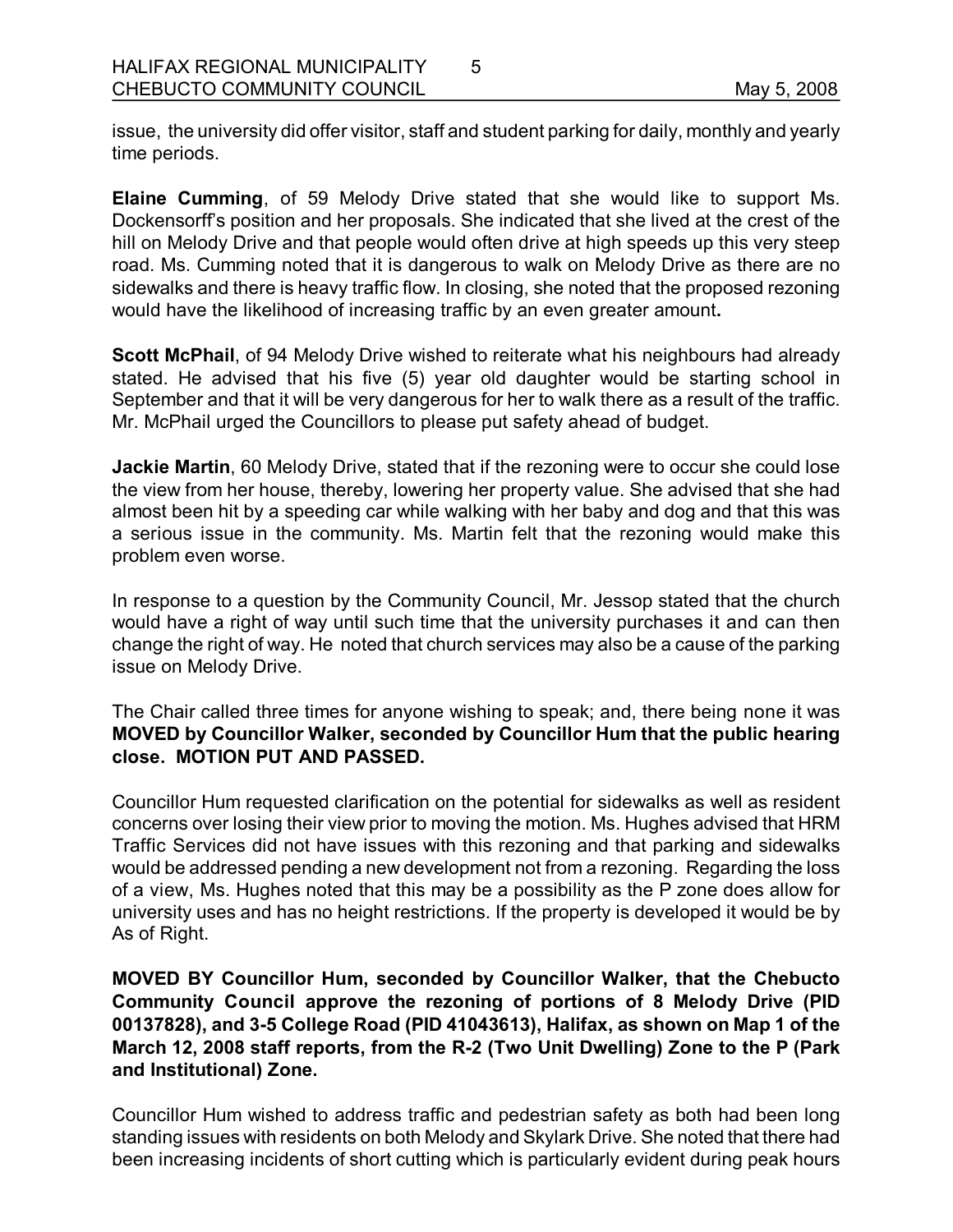in the evening. Councillor Hum advised that Traffic Services were aware of the issues and that a new sidewalk for Skylark Drive was on the priority list, however, not for this fiscal year. She also noted that Halifax Regional Police had been monitoring speeding in the area. In closing, Councillor Hum stated that the above mentioned issues were separate and had already been existing in the area, therefore, they were not a result of the university nor the rezoning. She advised that she would continue to work with Traffic Services staff and that Mount Saint Vincent University had proven to be a good neighbour over the years.

6

# **MOTION PUT AND PASSED.**

- **8.2 Variance Appeal Hearings None**
- **9. CORRESPONDENCE, PETITIONS AND PRESENTATIONS:**
- **9.1 Correspondence: None**
- **9.2 Petitions: None**
- **9.3 Presentations: None**
- **10. REPORTS: NONE**
- **11. MOTIONS NONE**
- **12. ADDED ITEMS**

# **12.1 Case 01112: Nonsubstantive Amendment to the Stage II, Phases 2 and 3 development Agreement Mount Royale, Main Avenue, Halifax**

C A staff report dated April 14, 2008 was submitted.

Ms. Hughes advised that staff was in support of this application and felt that it would not have any negative impact on the site. She stated that a stage 1 amending agreement and public hearing were not required.

**MOVED BY Councillor Walker, seconded by Councillor Hum, that the Chebucto Community Council:**

- **1. Approve the nonsubstantive amendment to the Stage II, Phase 2 and 3 Development Agreement; and**
- **2. Require that the Amending Agreement be signed and returned within 120 days, or any extension thereof granted by Community Council on request of the applicant, from the date of final approval by Community Council and any other bodies as necessary, whichever is later; otherwise this approval will be void and obligations arising hereunder shall be at an end.**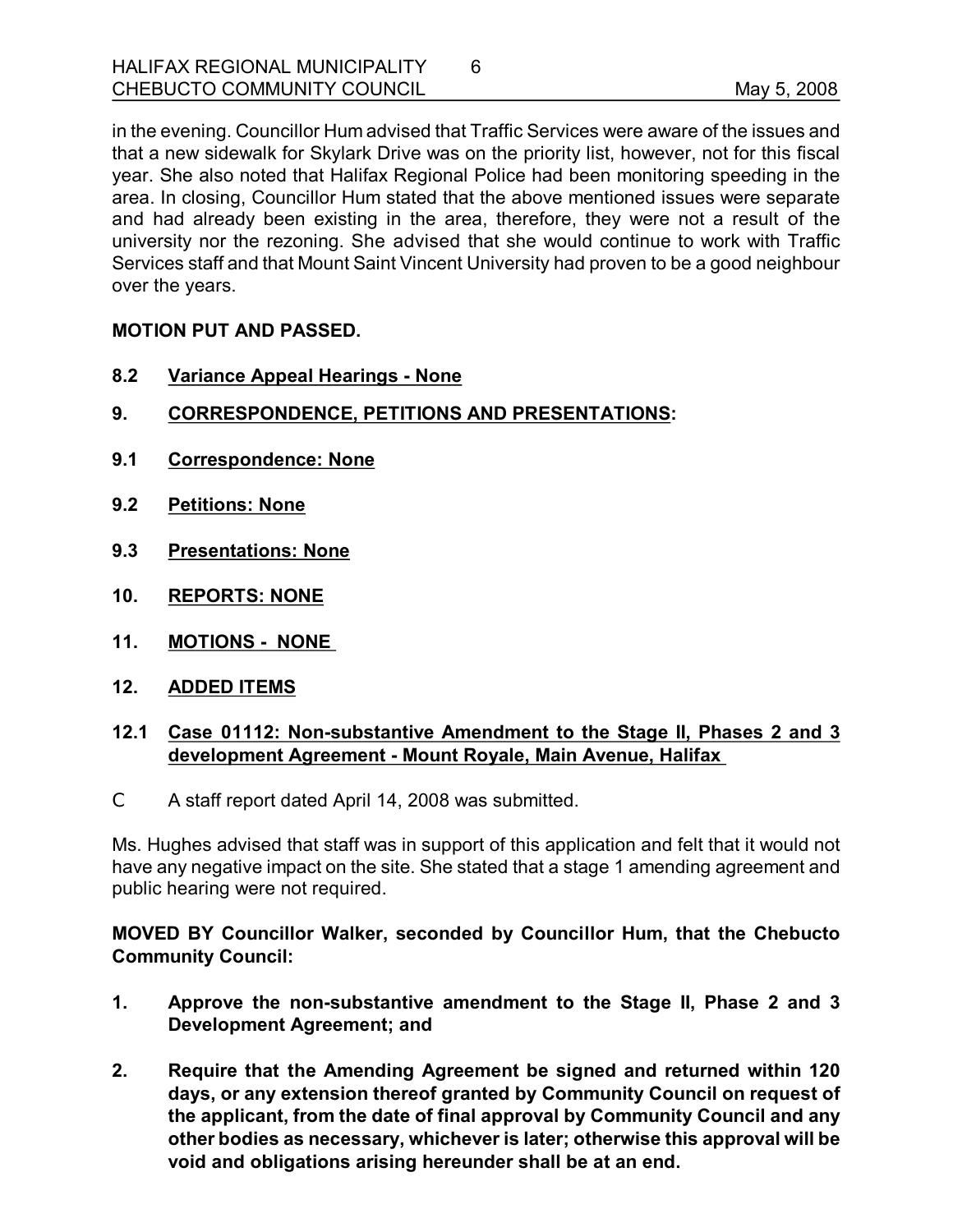# **MOTION PUT AND PASSED.**

# **12.2 Case 1131: Extension to Stage I and Stage II Development Agreement Time Frames, Dunbrack Street, Halifax**

C A staff report dated April 14, 2008 was submitted.

Ms. Hughes advised that the site was currently owned by the Roman Catholic Episcopal Corporation of Halifax. She noted that staff would return with more information after the required appeal period if the application was approved.

**MOVED BY Councillor Hum, seconded by Councillor Walker, that the Chebucto Community Council:**

- **1. Amend Section 9 of the existing Stage IDevelopment Agreement to extend the time limit for the completion of the agreement until May 5, 2010 (a public hearing is not required);**
- **2. Approve the Amending Stage I Agreement as shown in Attachment "A" of this report.**

#### **MOTION PUT AND PASSED.**

# **12.3 Sherbrooke Stormwater Flooding Issues**

Councillor Hum submitted an e-mail regarding the Sherbrooke stormwater flooding issues. She advised that she would like this item to be added to the status sheet and that she would like to add Mr. Denis Huck, Manager of Municipal Operations, to the June agenda as he would be coming forward with a staff report.

# 13. NOTICES OF MOTION - NONE

# **14. PUBLIC PARTICIPATION**

**Mr. Doug Boudreau**, of Acadia Street advised that he had been following the Mainland Common Recreation Centre project and politics in general for quite some time. As a member of Build it Right, he stated that he was disappointed in the lack of community involvement in the project as there had been no public meeting on the issue since 2005. Mr. Boudreau noted that the Port Hawkesbury Civic Centre was an excellent example of good community involvement in such a project. He advised that there was still an opportunity to bring everyone together on the Mainland Common project and he urged Councillors to work with Build it Right.

# **15. NEXT MEETING DATE**